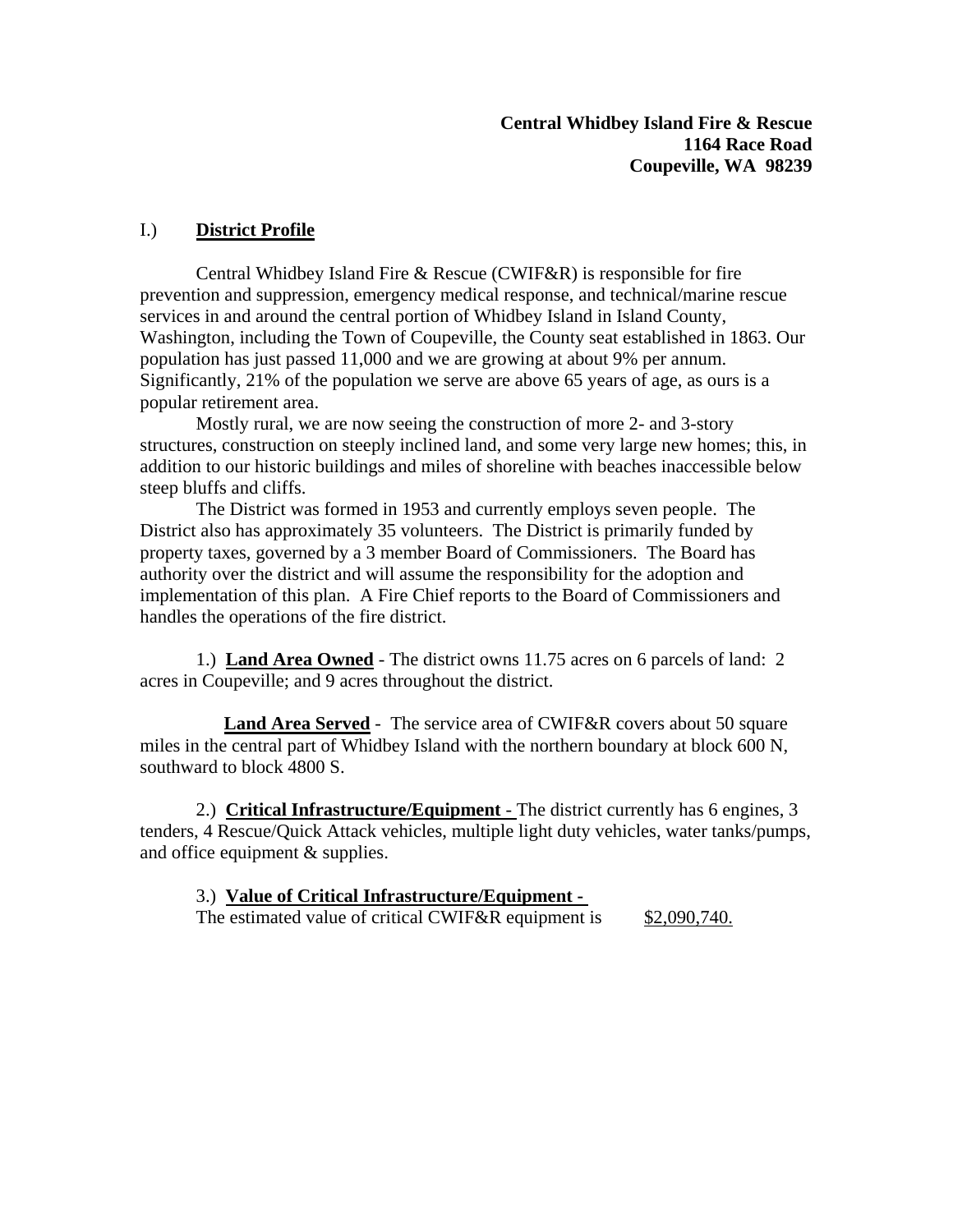| 4.) List/Location/Value of Critical Facilities (owned by District) - \$1,875,817 |                    |
|----------------------------------------------------------------------------------|--------------------|
| Facility:                                                                        | Approximate Value: |
| (Old) Station 51<br>203 N. Main Street                                           | \$<br>171,102      |
| Coupeville, WA 98239                                                             |                    |
| Station 51                                                                       | \$<br>718,461      |
| 109 N. Main Street                                                               |                    |
| Coupeville, WA 98239                                                             |                    |
| Station 52                                                                       | \$<br>110,665      |
| 12 W. Morris Road                                                                |                    |
| Coupeville, WA 98239                                                             |                    |
| Station 53 - Headquarters                                                        | \$<br>410,237      |
| 1164 Race Road                                                                   |                    |
| Coupeville, WA 98239                                                             |                    |
| Station 54                                                                       | \$<br>273,352      |
| 3253 Day Road                                                                    |                    |
| Greenbank, WA 98253                                                              |                    |
| <b>Training Facility</b>                                                         | \$<br>192,000      |
| 3253 Day Road                                                                    |                    |
| Greenbank, WA 98253                                                              |                    |

#### 5.) **Value of Area Served** - \$1,071,905,443

#### II.) **Outline of Area Served (see attached map)**

 Central Whidbey Island Fire and Rescue is responsible for fire prevention and suppression, emergency medical response, and technical/marine rescue services in and around the Town of Coupeville and covering about 50 square miles in the Central part of the island. Population of the area protected is more than 11,000 and is growing at about 9% annually. This is a popular retirement area with 21% of the residents being 65 years of age or older. Mostly rural, we are seeing more construction of 2- and 3-story structures being built on steeply inclined land and also some larger new homes. There are historic buildings and miles of shoreline with beaches, inaccessible below steep bluffs and cliffs.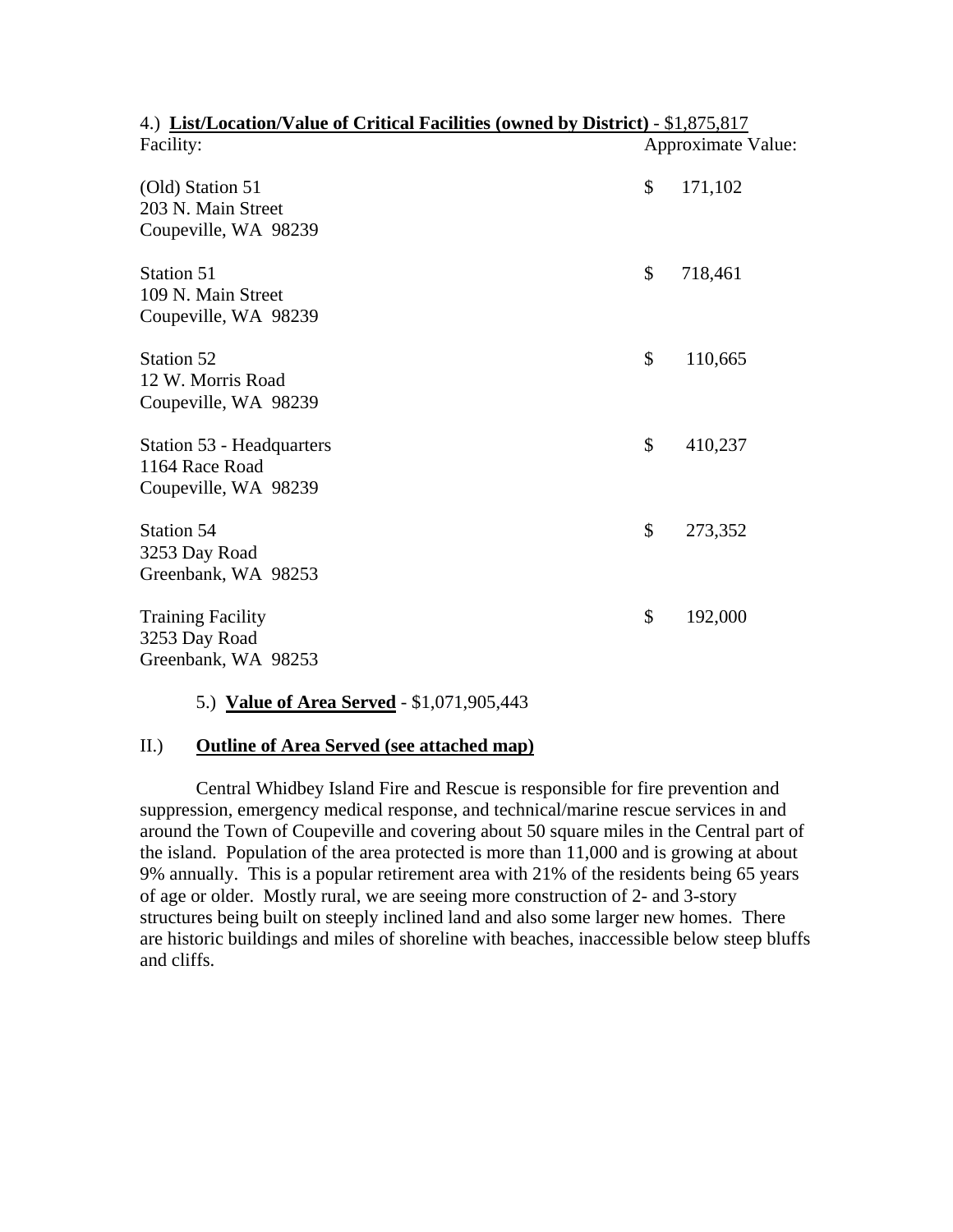### III.) **Current and Anticipated Service Trends**

 The district is experiencing an average increase of 13% per year, primarily from medical alarms, illegal burns and weather related alarms.

|                          | <b>FREQUENCY OF EVENTS</b> |        |        |        |        |        |          |  |
|--------------------------|----------------------------|--------|--------|--------|--------|--------|----------|--|
|                          | 2000                       | 2001   | 2002   | 2003   | 2004   | 2005   | 6 year   |  |
|                          |                            |        |        |        |        |        | totals   |  |
| <b>Fire</b>              | 57.00                      | 48.00  | 38.00  | 40.00  | 27.00  | 32.00  | 242.00   |  |
| <b>Rupture/Explosion</b> | 3.00                       | 0.00   | 1.00   | 3.00   | 1.00   | 0.00   | 8.00     |  |
| <b>EMS/Rescue</b>        | 429.00                     | 410.00 | 368.00 | 430.00 | 468.00 | 537.00 | 2,642.00 |  |
| <b>Hazardous</b>         |                            |        |        |        |        |        |          |  |
| <b>Condition</b>         | 27.00                      | 24.00  | 18.00  | 71.00  | 35.00  | 42.00  | 217.00   |  |
| <b>Service Call</b>      | 45.00                      | 41.00  | 64.00  | 54.00  | 56.00  | 58.00  | 318.00   |  |
| <b>Good Intent</b>       | 68.00                      | 67.00  | 71.00  | 107.00 | 108.00 | 104.00 | 525.00   |  |
| <b>False Call</b>        | 33.00                      | 43.00  | 41.00  | 48.00  | 59.00  | 104.00 | 328.00   |  |
| Other                    | 15.00                      | 7.00   | 0.00   | 8.00   | 3.00   | 1.00   | 34.00    |  |
| <b>Totals:</b>           | 677                        | 640    | 601    | 761    | 757    | 878    | 4,314    |  |
| Rate per day             | 1.9                        | 1.8    | 1.6    | 2.1    | 2.1    | 2.4    | 2.0      |  |

## IV.) **Natural Hazard Event History**

| <b>NATURAL HAZARD EVENTS (1975 -PRESENT)</b> |             |                                                                         |  |  |  |
|----------------------------------------------|-------------|-------------------------------------------------------------------------|--|--|--|
| <b>TYPE OF EVENT</b>                         | <b>DATE</b> | <b>Total Damage</b>                                                     |  |  |  |
| Earthquake                                   | 2001        | None to Fire District Property                                          |  |  |  |
| Earthquake                                   | 2000        | None to Fire District Property                                          |  |  |  |
| Earthquake                                   | 1996        | None to Fire District Property<br>\$12,000 damage to roof of Coupeville |  |  |  |
| Severe Winter Storm                          | 1990        | Fire Hall                                                               |  |  |  |
| Severe Rainstorm                             | 1987        | None to Fire District Property                                          |  |  |  |
| Major Windstorm                              | 1980        | None to Fire District Property                                          |  |  |  |

### V.) **Natural Hazard Risk/Vulnerability Risk Ranking**

 The district is most vulnerable to the following natural hazards - ranked in order: 1) Severe Storm/Weather 2) Earthquake

## VI.) **Existing Applicable Hazard Mitigation Codes, Ordinances, or Policies**

The district participates in *Island County Mitigation Plan*. Mitigation Strategy: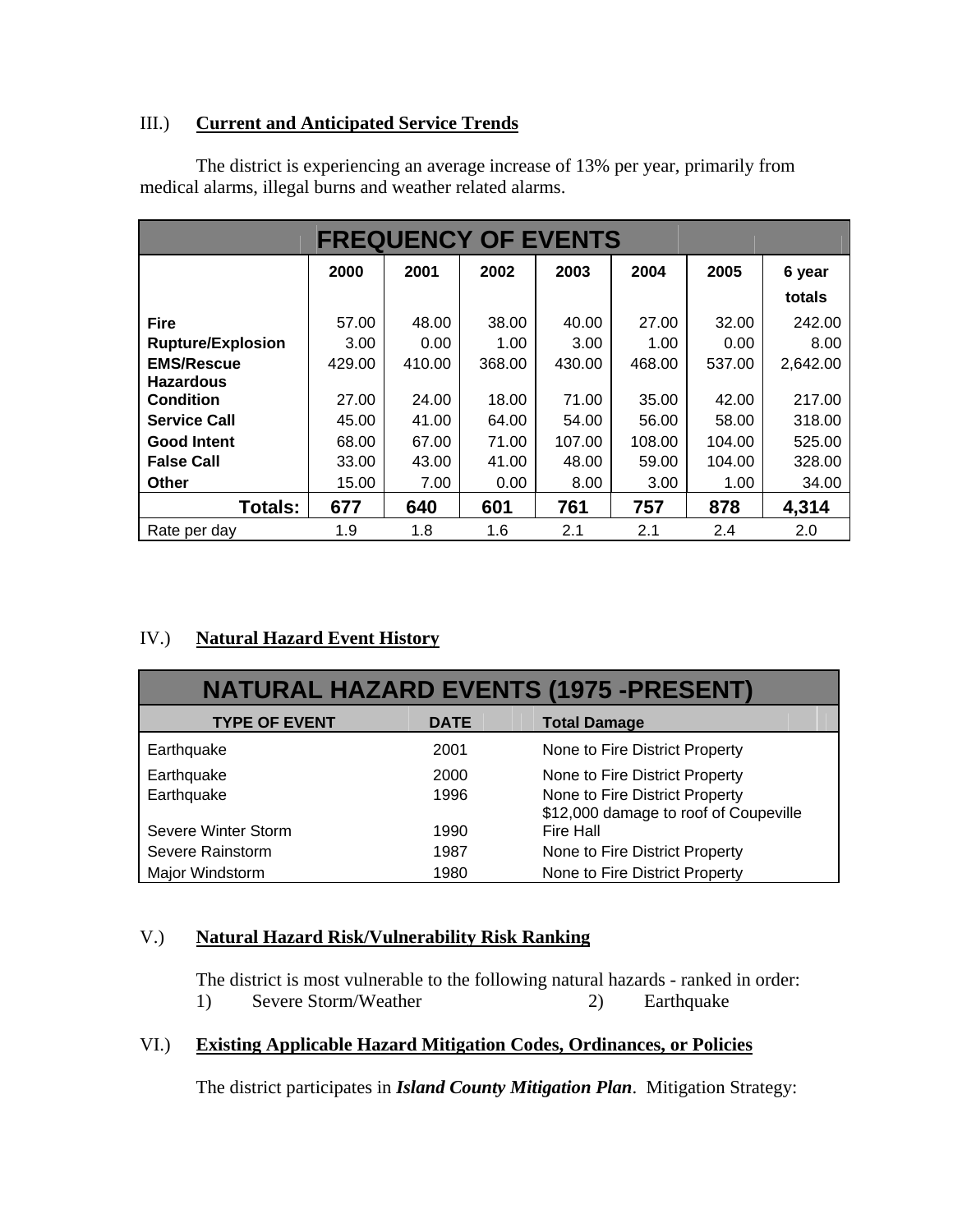### VII.) **Existing Applicable Natural Hazard Mitigation Associated Plans and/or Documents**

### 1.) **Goal: Community Addressing**

Eliminate or reduce the long term risk to human life and property from identified hazards. Strategy: Inspect and identify all occupied properties by helping to insure proper addressing and accessibility.

Lead Agency: Central Whidbey Island Fire & Rescue Probability of Occurrence: High Implementation Time: Ongoing Implementation Cost: \$ 8,000 start up; \$ 2,000 annually to maintain

2.) Goal: Provide Emergency backup power at each Fire Station. Three of the existing facilities need backup emergency power to operate during power disruptions. These facilities are needed on a 24/7 basis and can also be used as refuge for the community members displaced during an emergency situation.

Lead Agency: Central Whidbey Island Fire & Rescue Probability of Occurrence: High Implementation Time: 2 to 3 years Implementation Cost: \$ 14,000 for each facility 500 annually to maintain.

3.) The District has worked Whidbey General Hospital, Island County Sheriff's Department, Coupeville Police Department and surrounding fire district's to help pool people and equipment for use as needed.

4.) The District will continue to write and implement plans and policy for the protection of mobile assets and the utilization of human resources during these events.

| <b>Proposed Natural Hazard Mitigation Initiatives</b> |                                    |                         |                                |                  |      |                                                                                                |
|-------------------------------------------------------|------------------------------------|-------------------------|--------------------------------|------------------|------|------------------------------------------------------------------------------------------------|
| NO.                                                   | <b>Mitigation</b>                  | Administering           | <b>Funding</b>                 | <b>Time</b>      | Goal | Objective #                                                                                    |
|                                                       | <b>Initiative</b>                  | Agency                  | <b>Source</b>                  | Line             | #    |                                                                                                |
|                                                       |                                    |                         |                                |                  |      |                                                                                                |
| #1                                                    | Community<br>Addressing            | Central Whidbey<br>Fire | General<br><b>Funds</b>        | $3$ to 5<br>Yrs. |      | Address every home and<br>business<br>within Central Whidbey                                   |
|                                                       |                                    |                         |                                |                  |      |                                                                                                |
| #2                                                    | Emergency<br>Power at<br>Each Fire | Central Whidbey<br>Fire | General<br><b>Funds</b><br>and | 3 to 5<br>Yrs.   |      | Enable 24/7 uninterrupted<br>operations                                                        |
|                                                       | Station                            |                         | Grants                         |                  |      | at each fire station<br>Allow stations to be used as<br>refuge<br>for displaced persons during |
|                                                       |                                    |                         |                                |                  |      | natural events                                                                                 |

# VIII.) **Proposed Natural Hazard Mitigation Initiatives**